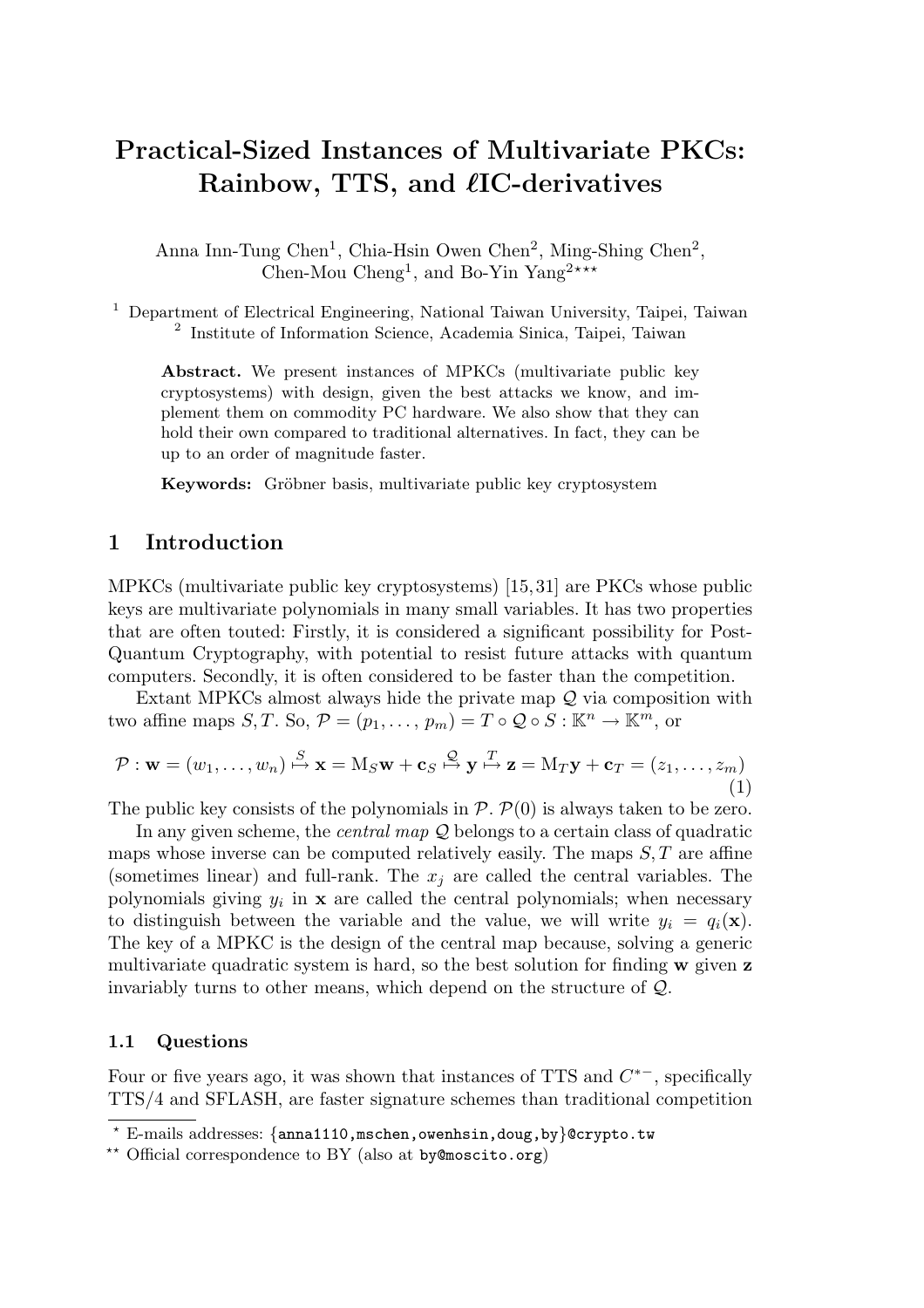using RSA and ECC  $[1, 10, 33]$ . These two instances both been broken in the meantime [19, 20]. Now that the width of a typical ALU is 64 bits, commodity PC hardware has never been more friendly to RSA and ECC. While multivariates still represent a future-proofing effort, can we still say that MPKCs are efficient on commodity hardware?

### 1.2 Our Answers

Currently the fastest multivariate PKCs seems to be from the Rainbow and  $\ell$ IC families [17,18]. We run comparisons using Pentium III (P3) machines (on which NESSIE contestants are tested) and modern Core 2 and Opteron (hereafter C2 an K8) machines. On these test runs, we can say that compared to implementations using standard PKCs (DSA, RSA, ECDSA), present instances of MPKCs with design security levels of around  $2^{80}$  can hold their own in terms of efficiency.

In this paper, we describe how we select our Rainbow and  $\ell$ IC-derived instances sketch our implementation. We also suggest the new approach of using bit-slicing when evaluating in GF(16) or other small fields during the construction of the private map.

| Scheme                                                |                                                   |                   |                   |                    |                        | $result SecrKey PublKey KeyGen SecrMap PublMap $ |
|-------------------------------------------------------|---------------------------------------------------|-------------------|-------------------|--------------------|------------------------|--------------------------------------------------|
| <b>RSA-1024</b>                                       | 1024 <sub>b</sub>                                 | 128B              | 320 B             | $2.7 \text{ sec}$  | 84 ms                  | $2.00$ ms                                        |
| $\overline{\mathrm{ECC}\text{-}\mathrm{GF}(2^{163})}$ | 320 <sub>b</sub>                                  | 48 B              | 24 B              | $1.6$ ms           | $1.9$ ms               | $5.10$ ms                                        |
| $PMI+(136, 6, 18, 8)$                                 | 144b                                              | $5.5$ kB          | $165$ kB          | $1.1 \text{ sec}$  | $1.23$ ms              | $0.18$ ms                                        |
| rainbow $(2^8, 18, 12, 12)$                           | 336 <sub>b</sub>                                  | $24.8$ kB         | $22.5$ kB         | $0.3 \text{ sec}$  | $0.43$ ms              | $0.40$ ms                                        |
| rainbow $(2^4, 24, 20, 20)$                           | 256 <sub>b</sub>                                  | $91.5$ kB         | 83 kB             | $1.6 \text{ sec}$  | $0.93$ ms              | $0.73$ ms                                        |
| TTS $(2^8, 18, 12, 12)$                               | 336 <sub>b</sub>                                  | 3.5kB             | 22.5kB            | $0.04 \text{ sec}$ | $0.11$ ms              | $0.40$ ms                                        |
| $TTS(2^4, 24, 20, 20)$                                | 256 <sub>b</sub>                                  | 5.6kB             |                   | $83kB$ 0.43 sec    | $0.22$ ms              | $0.74$ ms                                        |
| $\overline{2IC}$ <sup>+</sup> i (128,6,16)            | 144bl                                             | $5$ kB            | $165$ kB          | $1 \text{ sec}$    | $0.03$ ms              | $0.17$ ms                                        |
| $2IC^{+}i(256,12,32)$                                 | 288 <sub>b</sub>                                  | $18.5$ kB         | $1184$ kB         | $14.9 \text{ sec}$ | $0.24$ ms              | $2.60$ ms                                        |
| QUARTZ                                                | 128 <sub>b</sub>                                  | $71.0$ kB         | $3.9$ kB          | $3.1 \text{ sec}$  | $11 \text{ sec}$       | $0.24$ ms                                        |
| $3IC-p(2^4,32,1)$                                     | 380 <sub>b</sub>                                  | $9$ kB            | $148$ kB          | $0.6 \text{ sec}$  | $2.00$ ms              | $1.90$ ms                                        |
| pFLASH<br><i>.</i>                                    | 292 <sub>b</sub><br>$\mathbf{r}$ and $\mathbf{r}$ | $5.5$ kB<br>T T Z | $72$ kB<br>$\sim$ | $0.3 \text{ sec}$  | $5.7 \text{ ms}$<br>D. | $1.70$ ms $\parallel$<br>TTT POO                 |

Table 1. Current Multivariate PKCs Compared on a Pentium III 500

In the comparison here, we use D. J. Bernstein's eBATs system to do benchmarking. We can conclude that

- 1. 3IC<sup>−</sup>p is comparable to SFLASH, but not as fast as Rainbow.
- 2. Rainbow is fast and TTS faster, although the security is not as well studied.
- 3. 2IC<sup>+</sup>i is a very fast way to build an encryption scheme.

#### 1.3 Previous Work

In [4], Berbain, Billet and Gilbert describe several ways to compute the public maps of MPKCs and compare their efficiency. However, they do not describe the evaluation of the private maps.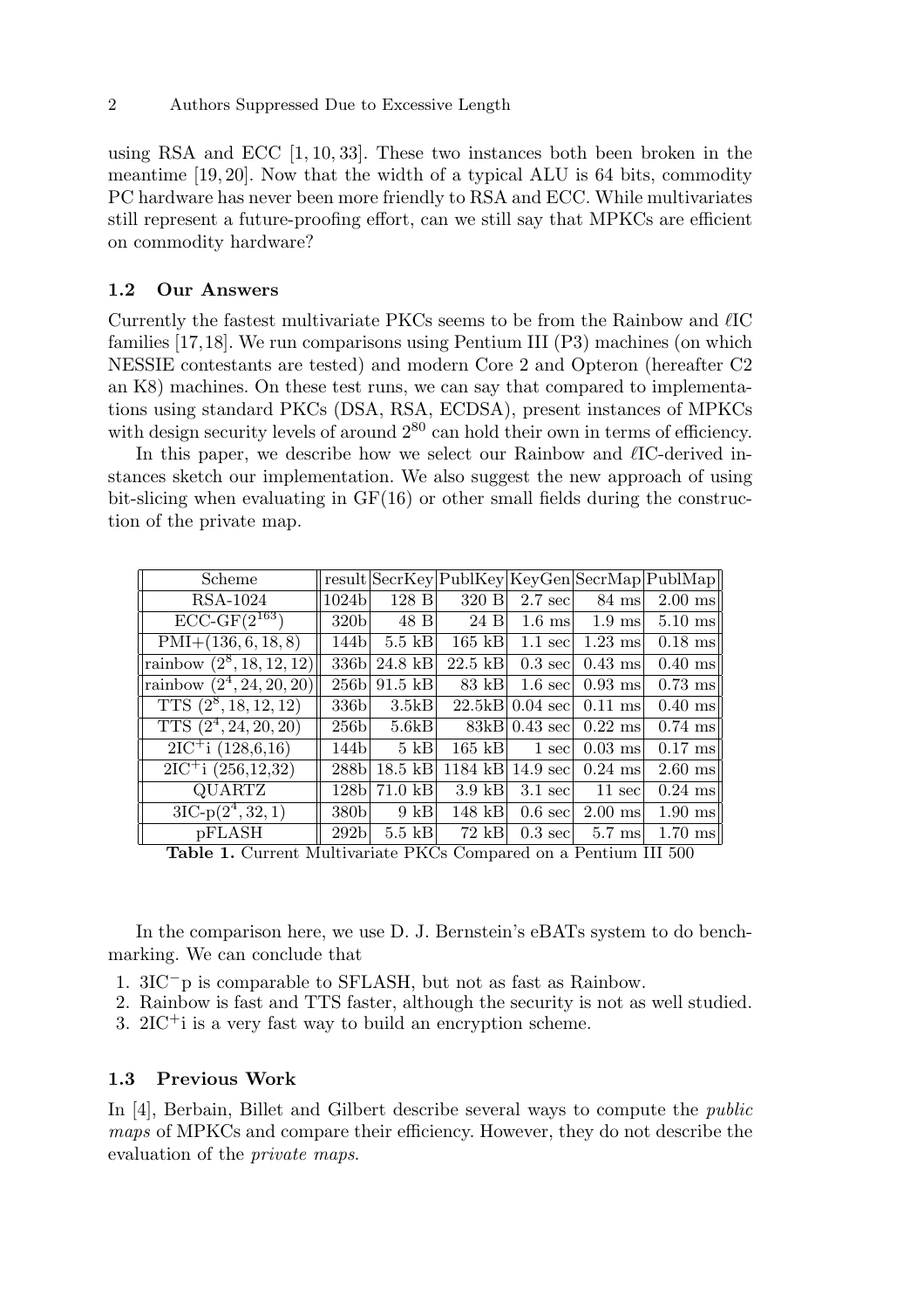| Scheme                                           |                  |                   | result SecrKey PublKey | KeyGen                           | SecrMap     | PublMap                          |
|--------------------------------------------------|------------------|-------------------|------------------------|----------------------------------|-------------|----------------------------------|
| $PMI+(136, 6, 18, 8)$                            | 144b             | $5.5$ kB          | $165 \text{ kB}$       | 350.8 Mclk 335.4 kclk            |             | $51.4$ kclk                      |
| $PMI+(136, 6, 18, 8)64b$                         | 144bl            | $5.5$ kB          | 165 kB                 | $350.4$ Mclk 333.9 kclk          |             | $46.5$ kclk                      |
| rainbow $(2^8, 18, 12, 12)$                      | 336 <sub>b</sub> | $24.8$ kB         | $22.5$ kB              | 110.7 Mclk 143.9 kclk 121.4 kclk |             |                                  |
| rainbow $(2^4, 24, 20, 20)$                      | 256b             | $91.5$ kB         | 83 kB                  | 454.0 Mclk 210.2 kclk 153.8 kclk |             |                                  |
| rainbow $(2^4, 24, 20, 20)$ 64b                  | 256 <sub>b</sub> | $91.5$ kB         | 83 kB                  | 343.8 Mclk 136.8 kclk            |             | $79.3 \text{ kclk}$              |
| TTS $(2^8, 18, 12, 12)$                          | 336bl            | 3.5kB             | 22.5kB                 | 11.5 Melkl                       |             | $35.9 \text{ kclk}$   121.4 kclk |
| TTS $(2^4, 24, 20, 20)$                          | 256bl            | 5.6kB             | 83kB                   | 175.7 Mclkl                      | $64.8$ kclk | 78.9 kclk                        |
| $2IC^{+}i(128,6,16)$                             | 144bl            | $5 \text{ kB}$    | 165 kB                 | 324.7 Mclk                       | $8.3$ kclk  | $52.0 \text{ kclk}$              |
| $2IC^+$ i (128,6,16)64b                          | 144b             | $5 \text{ kB}$    | $165$ kB               | 324.9 Mclkl                      | $6.7$ kclk  | $46.9$ kclk                      |
| $2IC^{+}i(256,12,32)$                            | 288b             | $18.5 \text{ kB}$ | 1184 kBl               | 4119.7 Mclk                      |             | 26.7 kclk 385.6 kclk             |
| $2IC^{+}i(256,12,32)64b$                         | 288b             | 18.5 kB           | 1184 kB                | 4418.2 Mclk                      |             | $23.0 \text{ kclk}$ 266.9 kclk   |
| $3IC-p(2^4,32,1)$                                | 380b             | $9$ kB            | 148 kB                 | -173.6 Mclkl                     | $503$ kclk  | $699$ kclk                       |
| pFLASH                                           | 292 <sub>b</sub> | $5.5$ kB          | $72$ kB                | 86.6 Mclk                        | $2410$ kclk | 879 kclk                         |
| $\overline{\mathrm{DSA}}/\mathrm{ElGamal}$ 1024b |                  | 148B              | 128B                   | $1.08$ Melk                      | $1046$ kclk | $1244$ kelk                      |
| <b>RSA 1024b</b>                                 |                  | 148B              | 128B                   | 108 Mclk                         | $2950$ kclk | $121$ kclk                       |
| $ECC$ 256b                                       |                  | 96B               | 64B                    | 2.7 Mclkl                        | $2850$ kclk | 3464 kclk                        |

Table 2. Comparison on One core of an Intel Core 2 (C2)

| Scheme                                         |                  |                | result SecrKey PublKey | KeyGen                           | SecrMap      | PublMap                          |
|------------------------------------------------|------------------|----------------|------------------------|----------------------------------|--------------|----------------------------------|
| $PMI+(136, 6, 18, 8)$                          | 144b             | $5.5$ kB       | $165$ kB               | 425.4 Mclk 388.8 kclk            |              | $63.9$ kclk                      |
| $PMI+(136, 6, 18, 8)64b$                       | 144b             | $5.5$ kB       | 165 kB                 | 424.7 Mclk 393.3 kclk            |              | $60.4 \text{ kclk}$              |
| rainbow $(2^8, 18, 12, 12)$                    | 336b             | $24.8$ kB      | $22.5$ kB              | 234.6 Mclk 297.0 kclk 224.4 kclk |              |                                  |
| $\overline{\text{rainbow } (2^4, 24, 20, 20)}$ | 256 <sub>b</sub> | $91.5$ kB      | 83 kB                  | 544.6 Mclk 224.4 kclk 164.0 kclk |              |                                  |
| rainbow $(2^4, 24, 20, 20)$ 64b                | 256 <sub>b</sub> | $91.5$ kB      | $83$ kB                | 396.2 Mclk 138.7 kclk            |              | 83.9 kclk                        |
| TTS $(2^8, 18, 12, 12)$                        | 336 <sub>b</sub> | 3.5kB          | 22.5kB                 | $20.4 \text{ Mclk}$              |              | 69.1 kclk $ 224.4 \text{ kclk} $ |
| TTS $(2^4, 24, 20, 20)$                        | 256bl            | 5.6kB          | 83kB                   | $225.2 \text{ Mclk}$             | $103.8$ kclk | 84.8 kclk                        |
| $2IC^{+}i(128,6,16)$                           | 144b             | $5 \text{ kB}$ | $165$ kB               | 382.6 Mclk                       | $8.7$ kclk   | $64.2 \text{ kclk}$              |
| $2IC^{+}$ i (128,6,16)64b                      | 144b             | $5 \text{ kB}$ | $165$ kB               | 382.1 Mclk                       | $7.5$ kclk   | $60.1$ kclk                      |
| $2IC^{+}i(256,12,32)$                          | 288b             | $18.5$ kB      |                        | 1184 kB 5155.5 Mclk              |              | 31.1 kclk 537.0 kclk             |
| $2IC^{+}i (256, 12, 32)64b$                    | 288b             | $18.5$ kB      |                        | 1184 kB 5156.1 Mclk              |              | 26.6 kclk 573.9 kclk             |
| $3IC-p(2^4,32,1)$                              | 380b             | $9 \text{ kB}$ | 148 kB                 | 200.7 Mclk                       | $645$ kclk   | 756 kclk                         |
| pFLASH                                         | 292 <sub>b</sub> | $5.5$ kB       | 72 kB                  | $126.9$ Mclk                     | $5036$ kclk  | 872 kclk                         |
| DSA/ElGamal 148B                               |                  | 148B           | 128 <sub>B</sub>       | $0.864$ Mclk                     | $862$ kclk   | $1018$ kclk                      |
| RSA 1024b                                      |                  | 148B           | 128B                   | $150$ Mclk                       | $2647$ kclk  | $117$ kelk                       |
| $ECC$ 256b                                     |                  | 96B            | 64B                    | 2.8 Mclk                         | $3205$ kclk  | 3837 kclk                        |

Table 3. Comparison on One Core of an Opteron/Athlon64 (K8)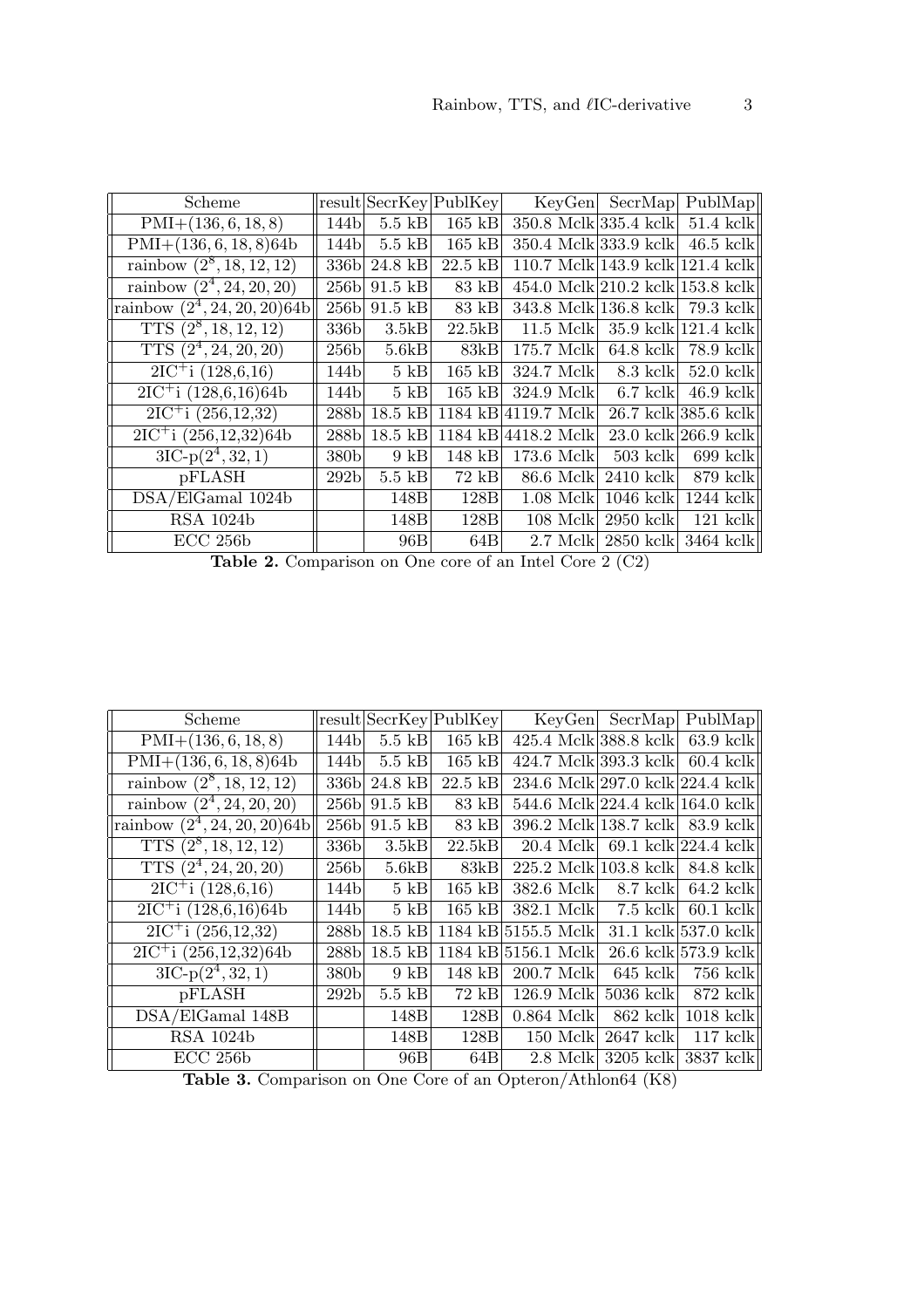[19] summarizes the state of the art against generalized Rainbow/TTS schemes. The school of Stern et al developed differential attacks that breaks minus variants [20, 24] and internal perturbation [23]. Ways to circumvent these attacks are proposed in [13, 14].

The above attacks the cryptosystem as an EIP or "structural" problem. To solve the system of equations, we have this

**Problem**  $MQ(q; n, m)$ : Solve the system  $p_1(\mathbf{x}) = p_2(\mathbf{x}) = \cdots = p_m(\mathbf{x}) = 0$ , where each  $p_i$  is a quadratic in  $\mathbf{x} = (x_1, \dots, x_n)$ . All coefficients and variables are in  $\mathbb{K} = \mathrm{GF}(q)$ , the field with q elements.

Best known methods for generic  $MQ$  are  $\mathbf{F}_4\text{-}\mathbf{F}_5$  or XL whose complexities [11, 21,22,32] are very hard to evaluate; asymptotic formulas can be found in [2,3,32].

#### 1.4 Summary and Future Work

Our programs are not very polished; it merely serves to show that MPKCs can still be fairly fast compared to the state-of-the-art traditional PKCs even on the most modern and advanced microprocessors. There are some recent advances in algorithms also, such as computations based on the inverted twisted Edwards curves [5–7], which shows that when tuned for the platform, the traditional cryptosystems can get quite a bit faster. It still remains to us to optimize more for specific architectures including embedded platforms. Further, it is an open question on whether the TTS schemes, with some randomness in the central maps, can be made with comparable security as equally sized Rainbow schemes. So far we do not have a conclusive answer.

# 2 Rainbow and TTS Families

We characterize a Rainbow [17] type PKC with  $u$  stages:

- The segment structure is given by a sequence  $0 < v_1 < v_2 < \cdots < v_{u+1} = n$ .  $-$  For  $l = 1, ..., u + 1$ , set  $S_l := \{1, 2, ..., v_l\}$  so that  $|S_l| = v_l$  and  $S_0 \subset S_1 \subset$  $\cdots \subset S_{u+1} = S$ . Denote by  $o_l := v_{l+1} - v_l$  and  $O_l := S_{l+1} \setminus S_l$  for  $l = 1 \cdots u$ .
- The central map Q has component polynomials  $y_{v_1+1} = q_{v_1+1}(\mathbf{x}), y_{v_1+2} =$  $q_{v_1+2}(\mathbf{x}), \ldots, y_n = q_n(\mathbf{x})$  — notice unusual indexing — of the following form

$$
y_k = q_k(\mathbf{x}) = \sum_{i=1}^{v_l} \sum_{j=i}^n \alpha_{ij}^{(k)} x_i x_j + \sum_{i < v_{l+1}} \beta_i^{(k)} x_i, \text{ if } k \in O_l := \{v_l + 1 \cdots v_{l+1}\}.
$$

In every  $q_k$ , where  $k \in O_l$ , there is no cross-term  $x_i x_j$  where both i and j are in  $O_l$  at all. So given all the  $y_i$  with  $v_l < i \le v_{l+1}$ , and all the  $x_j$  with  $j \leq v_l$ , we can compute  $x_{v_l+1}, \ldots, x_{v_{l+1}}$ .

 $S_i$  is the *i*-th vinegar set and  $O_i$  the corresponding *i*-th oil set.

– To expedite computations, some coefficients  $(\alpha_{ij}^{(k)})$  may be fixed (e.g., set to zero), chosen at random (and included in the private key), or be interrelated in a predetermined manner.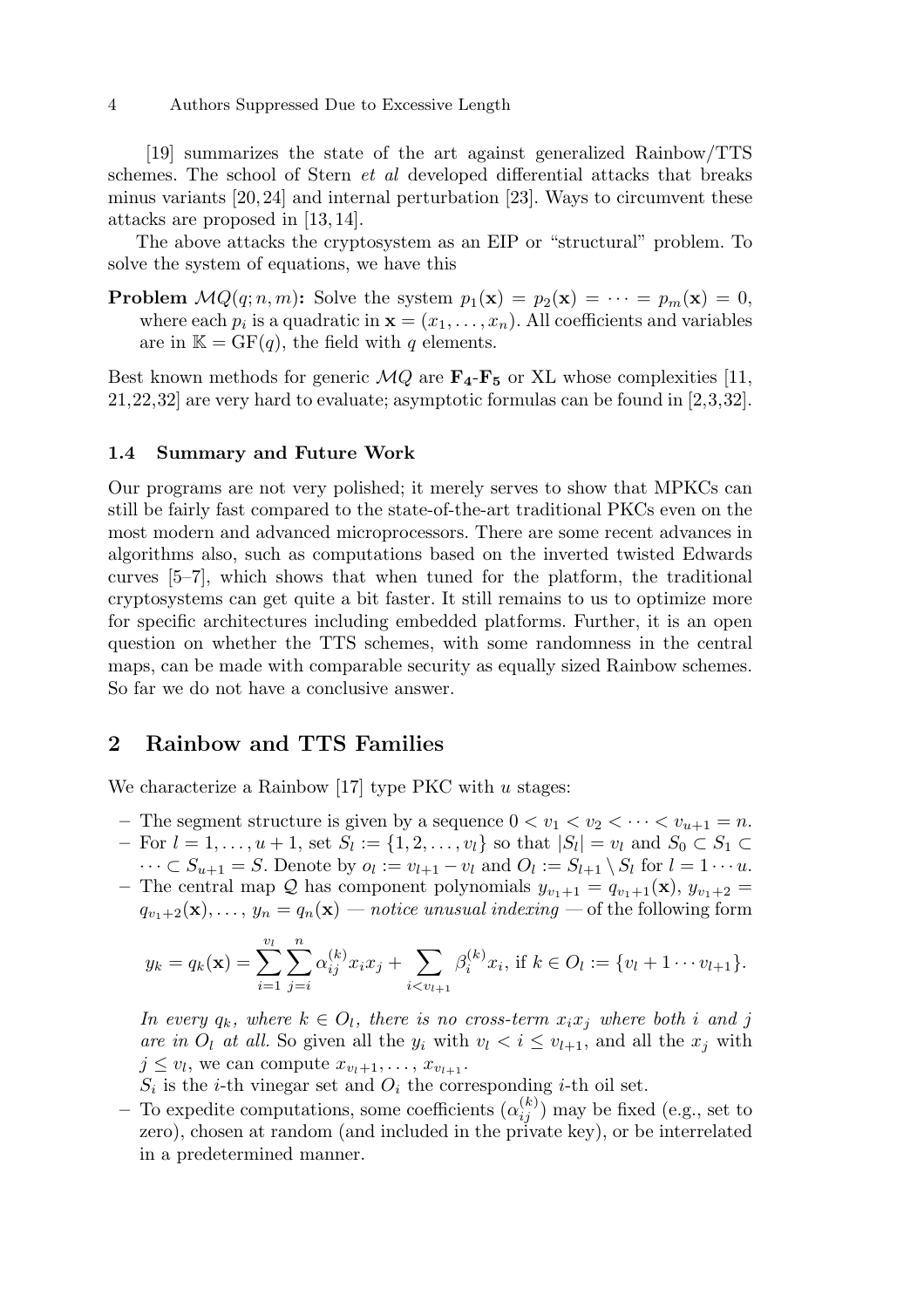- To invert  $Q$ , determine (usu. at random)  $x_1, \ldots x_{v_1}$ , i.e., all  $x_k, k \in S_1$ . From the components of **y** that corresponds to the polynomials  $p'_{v_1+1}, \ldots, p'_{v_2}$ , we obtain a set of  $o_1$  equations in the variables  $x_k$ ,  $(k \in O_1)$ . We may repeat the process to find all remaining variables.

For historical reasons, a Rainbow type signature scheme is said to be a TTS [33] scheme if the coefficients of Q are sparse.

#### 2.1 Known Attacks and Security Criteria

1. Rank (or Low Rank, MinRank) attack to find a central equation with least rank [33].

$$
C_{\text{low rank}} \approx \left[ q^{v_1+1} m (n^2/2 - m^2/6) / \right] \mathfrak{m}.
$$

Here as below, the unit  $\mathfrak{m}$  is a multiplications in K, and  $v_1$  the number of vinegars in layer 1. This is the "MinRank" attack of [25]. as improved by [8, 33].

2. Dual Rank (or High Rank) attack [9, 25], which finds a variable appearing the fewest number of times in a central equation cross-term [19, 33]:

$$
C_{\rm high\ rank} \approx \left[ q^{o_n - v'} n^3/6 \right] \mathfrak{m},
$$

where  $v'$  counts the vinegar variables that never appears until the final segment.

- 3. Trying for a direct solution. The complexity is roughly as  $\mathcal{M}Q(q; m, m)$ .
- 4. Using the Reconciliation Attack [19], the complexity is as  $\mathcal{M}Q(q; v_u, m)$ .
- 5. Using the Rainbow Band Separation from [19], the complexity is determined by that of  $MQ(q; n, m+n)$ .
- 6. Against TTS, there is Oil-and-Vinegar Separation [26,27,30], which finds an Oil subspace that is sufficiently large (estimates as corrected in [33]).

$$
C_{\text{UOV}} \approx \left[ q^{n-2o-1} o^4 + (\text{some residual term bounded by } o^3 q^{m-o}/3) \right] \mathfrak{m}.
$$

 $\sigma$  is the max. *oil set* size, i.e., there is a set of  $\sigma$  central variables which are never multiplied together in the central equations, and no more.

#### 2.2 Choosing Rainbow Instances

First suppose that we wish to use SHA-1, which has 160 bits. It is established by [19] that using  $GF(2^8)$  there is no way to get to  $2^{80}$  security using roughly that length hash, unpadded.

Specifically, to get the complexity of  $MQ(2^8, m, m)$ , to above  $2^{80}$  (the direct attack) we need about  $m = 24$ . Then we need  $\mathcal{M}Q(2^8, n, n+m)$  to get above  $2^{80}$ (the Rainbow Band Separation), which requires at least  $n = 42$ . This requires an 192-bit hash digest plus padding and a signature length of 336 bits with the vinegar sequence (18, 12, 12)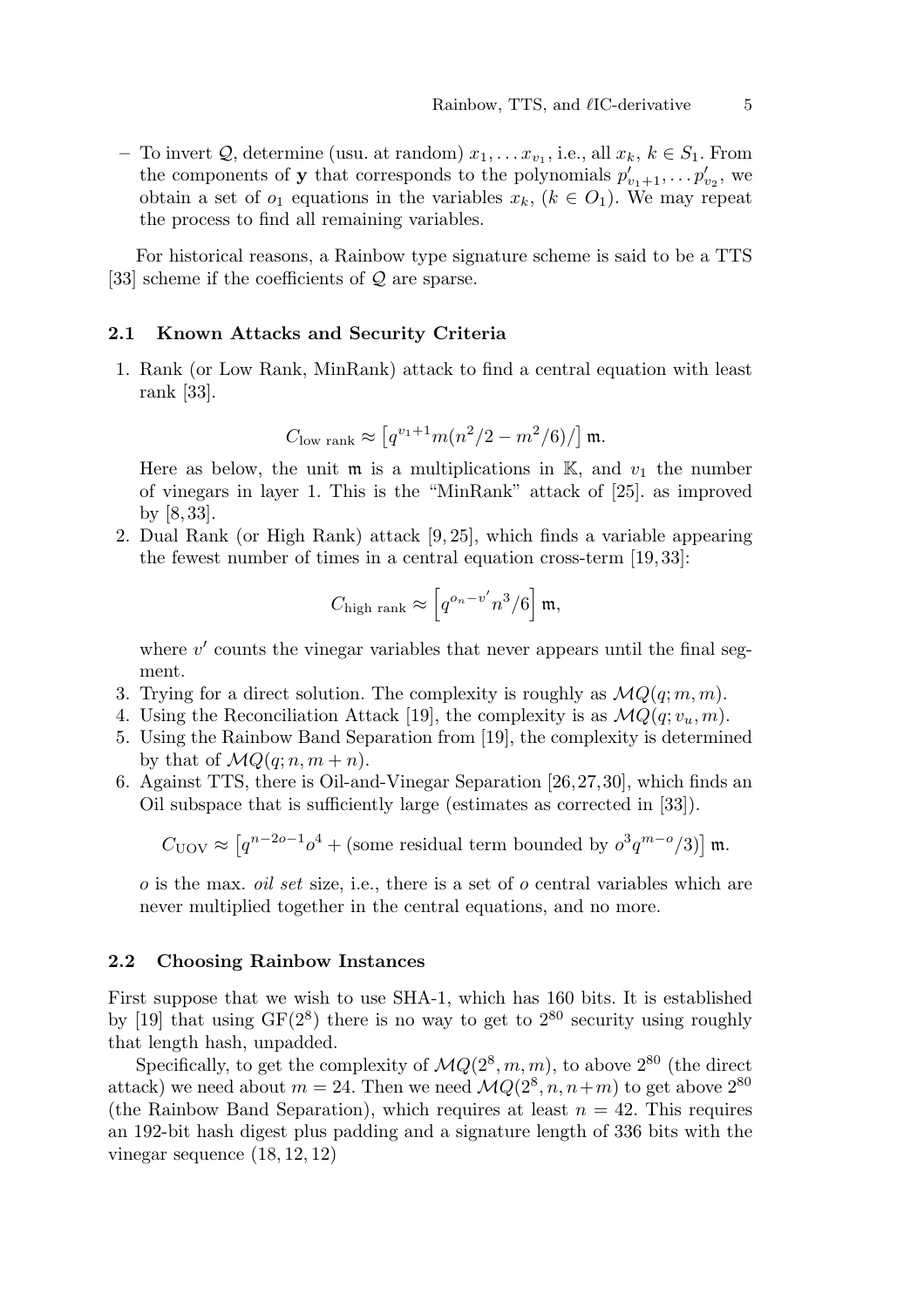#### 6 Authors Suppressed Due to Excessive Length

If we look at smaller fields, that's a different story. If we use  $GF(2<sup>4</sup>)$ , we need 20 oil variables each in the last segment and at least 20 vinegar variables in the first segment to get by the minrank and high rank attacks. To be comparable to the sizes of  $3IC$ -p, we choose the vinegar (structural) sequence  $(24, 20, 20)$ . The digest is 160 bits and the signature 192. We use random parameters under this framework and don't do TTS. The implementations are described below. In each of the two instances, the central map is inverted by setting up and solving two identically-sized linear systems.

#### 2.3 Choosing TTS Instances

TTS of the same size over  $GF(2^8)$  or  $GF(2^4)$  are  $2 \times$  or more the speed of than a Rainbow instance. They also tend to have instances also have much lower memory requirement. But we don't really know about their security.

The following are TTS instances built with exactly the same rainbow structural parameters and called henceforth TTS/7. They have exactly the same size input and output as the corresponding Rainbow instances:

**TTS**  $(2^8, 18, 12, 12) \mathbb{K} = GF(2^8), n = 42, m = 24. Q$  is structured as follows:

$$
y_i = x_i + a_{i1}x_{\sigma_i} + a_{i2}x_{\sigma'_i} + \sum_{j=0}^{11} p_{ij}x_{j+18}x_{\pi_i(j)}
$$

 $+ p_{i,12}x_{\pi_i(12)}x_{\pi_i(15)} + p_{i,13}x_{\pi_i(13)}x_{\pi_i(16)} + p_{i,14}x_{\pi_i(14)}x_{\pi_i(17)}, i = 18 \cdots 29$ [indices  $0 \cdots 17$  appears exactly once in each random permutation  $\pi_i$ , and exactly once among the  $\sigma$ ,  $\sigma'$  (where six  $\sigma'_{i}$  slots are empty)];

$$
y_i = x_i + a_{i1}x_{\sigma_i} + a_{i2}x_{\sigma'_i} + a_{i3}x_{\sigma''_i} + \sum_{j=0}^{11} x_{j+29}(p_{ij}x_{\pi_i(j)} + p_{i,j+12}x_{\pi_i(j+12)})
$$

 $+ p_{i,24}x_{\pi_i(24)}x_{\pi_i(27)} + p_{i,25}x_{\pi_i(25)}x_{\pi_i(28)} + p_{i,26}x_{\pi_i(26)}x_{\pi_i(29)}, i = 30 \cdots 41$ [indices  $0 \cdots 29$  appears exactly once in each random permutation  $\pi_i$ , and exactly once among the  $\sigma$ ,  $\sigma'$ ,  $\sigma''$  (where six  $\sigma''_i$  slots are empty)].

**TTS**  $(2^4, 24, 20, 20) \mathbb{K} = GF(2^4), n = 64, m = 40.$ 

$$
y_i = x_i + a_{i1}x_{\sigma_i} + a_{i2}x_{\sigma'_i} + \sum_{j=0}^{19} p_{ij}x_{j+23}x_{\pi_i(j)}
$$
  
+  $p_{i,20}x_{\pi_i(20)}x_{\pi_i(22)} + p_{i,21}x_{\pi_i(21)}x_{\pi_i(23)}, i = 24 \cdots 43$   
[indices  $0 \cdots 23$  appears exactly once in each random permutation  $\pi_i$ ,

and exactly once among the  $\sigma$ ,  $\sigma'$  (there are only four  $\sigma'_{i}$ )];

$$
y_i = x_i + a_{i1}x_{\sigma_i} + a_{i2}x_{\sigma'_i} + a_{i3}x_{\sigma''_i} + \sum_{j=0}^{19} x_{j+44}(p_{ij}x_{\pi_i(j)} + p_{i,j+20}x_{\pi_i(j+20)})
$$
  
+  $p_{i,40}x_{\pi_i(40)}x_{\pi_i(42)} + p_{i,41}x_{\pi_i(41)}x_{\pi_i(43)}, i = 44 \cdots 63$ 

[indices  $0 \cdots 43$  appears exactly once in each random permutation  $\pi_i$ , and exactly once among the  $\sigma$ ,  $\sigma'$ ,  $\sigma''$  (there are only four  $\sigma''_i$ ).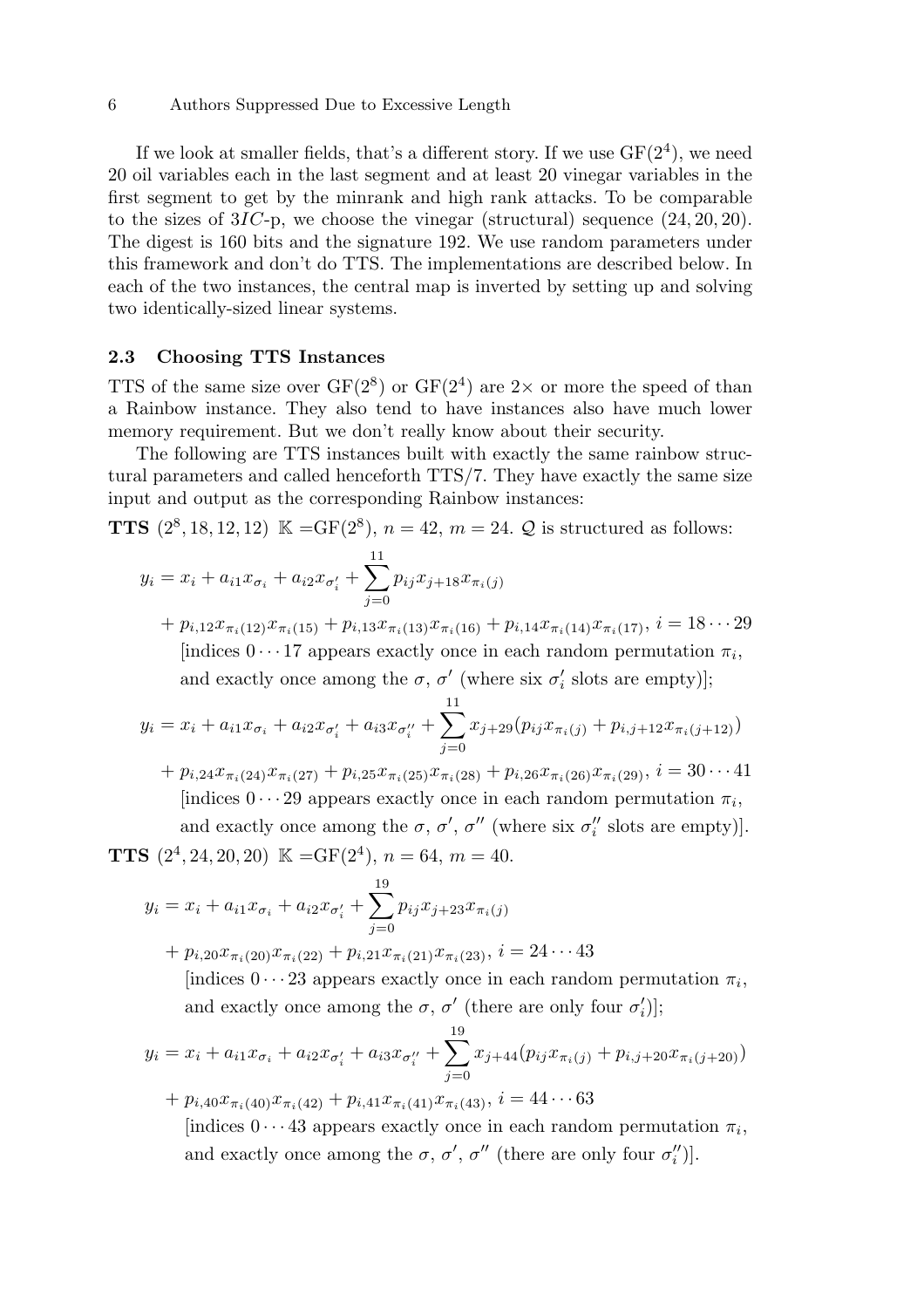# 3 The  $\ell$ -Invertible Cycle ( $\ell$ IC) and Derivatives

The  $\ell$ -invertible cycle [18] can be best considered an improved version or extension of Matsumoto-Imai, otherwise known as  $C^*$  [28]. Let's review first the latter.

Triangular (and Oil-and-Vinegar, and variants thereof) systems are sometimes called "single-field" or "small-field" approaches to MPKC design, in contrast to the approach taken by Matsumoto and Imai in 1988. In such "big-field" variants, the central map is really a map in a larger field  $\mathbb{L}$ , a degree n extension of a finite field K. To be quite precise, we have a map  $\overline{Q} : \mathbb{L} \to \mathbb{L}$  that we can invert, and pick a K-linear bijection  $\phi : \mathbb{L} \to \mathbb{K}^n$ . Then we have the following multivariate polynomial map, which is presumably quadratic (for efficiency):

$$
\mathcal{Q} = \phi \circ \overline{\mathcal{Q}} \circ \phi^{-1}.
$$
 (2)

then, one "hide" this map  $\mathcal Q$  by composing from both sides by two invertible affine linear maps S and T in  $\mathbb{K}^n$ , as in Eq. 1.

Matsumoto and Imai suggest that we pick a  $K$  of characteristic 2 and this map  $\overline{Q}$ 

$$
\overline{Q} : \mathbf{x} \longmapsto \mathbf{y} = \mathbf{x}^{1+q^{\alpha}}, \tag{3}
$$

where **x** is an element in  $\mathbb{L}$ , and such that  $gcd(1 + q^{\alpha}, q^{n} - 1) = 1$ . The last condition ensures that the map  $\overline{Q}$  has an inverse, which is given by

$$
\overline{\mathcal{Q}}^{-1}(\mathbf{x}) = \mathbf{x}^h,\tag{4}
$$

where  $h(1 + q^{\alpha}) = 1 \text{ mod } (q^n - 1)$ . This ensures that we can decrypt any secret message easily by this inverse. Hereafter we will simply identify a vector space  $\mathbb{K}^k$  with larger field L, and Q with  $\overline{Q}$ , totally omitting the isomorphism  $\phi$  from formulas.

 $\ell$ IC also uses an intermediate field  $\mathbb{L} = \mathbb{K}^k$  and extends  $C^*$  by using the following central map from  $(\mathbb{L}^*)^{\ell}$  to itself:

$$
Q: (X_1, ..., X_\ell) \mapsto (Y_1, ..., Y_\ell)
$$
  
 :=  $(X_1 X_2, X_2 X_3, ..., X_{\ell-1} X_\ell, \underline{X_\ell X_1^{q^{\alpha}}}).$  (5)

For "standard 3IC",  $\ell = 3$ ,  $\alpha = 0$ . Invertion in  $(L^*)^3$  is then easy.

$$
\mathcal{Q}^{-1} : (Y_1, Y_2, Y_3) \in (\mathbb{L}^*)^3 \mapsto (\sqrt{Y_1 Y_3 / Y_2}, \sqrt{Y_1 Y_2 / Y_3}, \sqrt{Y_2 Y_3 / Y_1}), \quad (6)
$$

Most of the analysis of the properties of the 3IC map can be found in  $[18]$  the 3IC and  $C^*$  maps has a lot in common. Typically, we take out  $1/3$  of the variables with a minus variation (3IC<sup>−</sup>).

For encryption schemes, "2IC" or  $\ell = 2$ ,  $q = 2$ ,  $\alpha = 1$  is suggested.

$$
\mathcal{Q}_{2IC}: (X_1, X_2) \mapsto (X_1 X_2, X_1 X_2^2), \quad \mathcal{Q}_{2IC}^{-1}: (Y_1, Y_2) \mapsto (Y_1/Y_2^2, Y_2/Y_1). \tag{7}
$$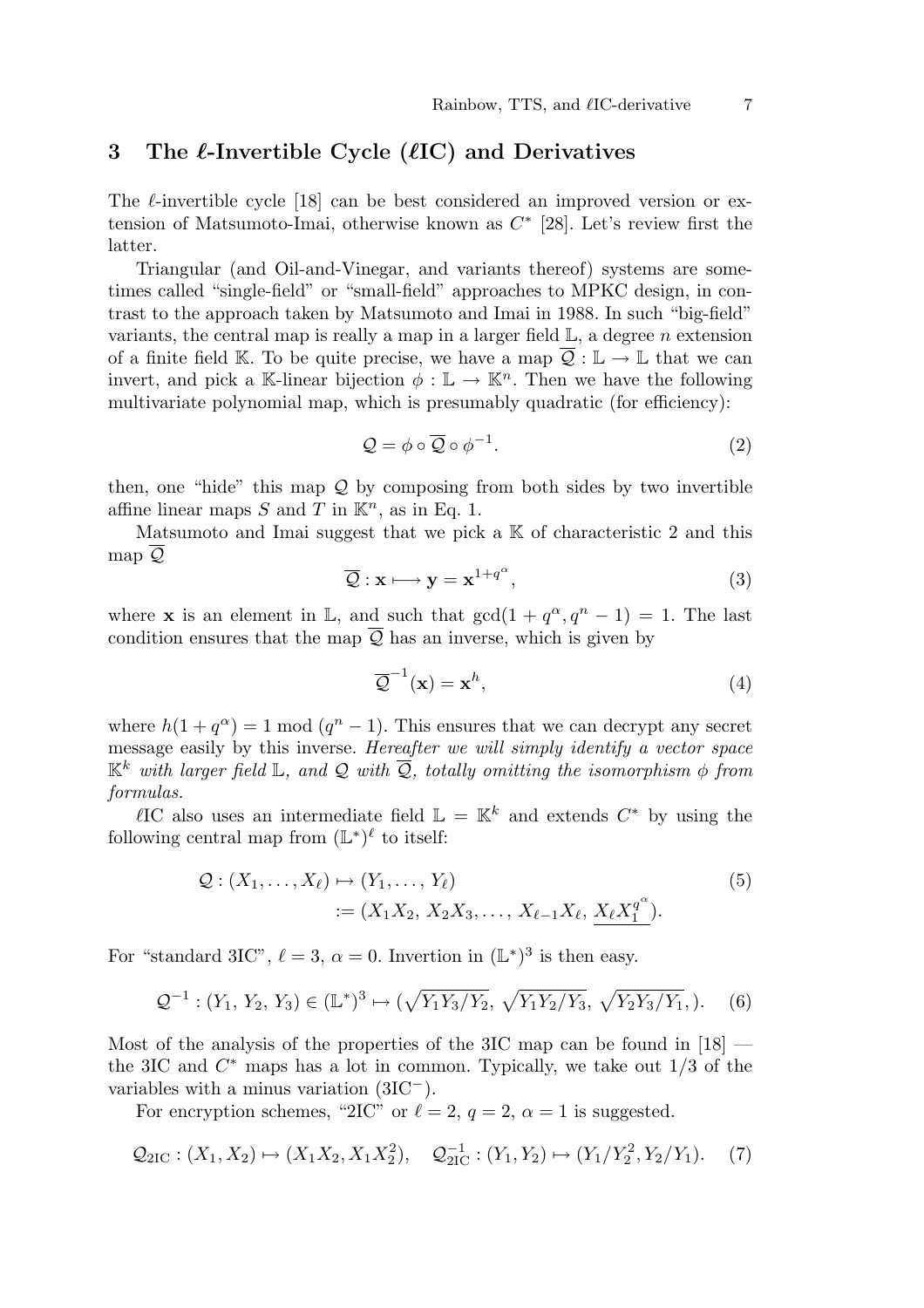We construct 2ICi like we do PMI [12]: Take  $\mathbf{v} = (v_1, \ldots, v_r)$  to be an *r*-tuple of random affine forms in the variables **x**. Let  $f = (f_1, \ldots, f_n)$  be a random *r*-tuple of quadratic functions in  $\bf{v}$ . Let our new  $\mathcal{Q}$  be defined by

$$
\mathbf{x}\mapsto\mathbf{y}=\mathcal{Q}_{\mathrm{2IC}}(\mathbf{x})+f(\mathbf{v}(\mathbf{x}))
$$

where the power operation assumes the vector space to represent a field. The number of Patarin relations decrease quickly down to  $\theta$  as r increases. For every y, we may find  $Q^{-1}(y)$  by guessing at  $v(x) = b$ , finding a candidate  $x =$  $\mathcal{Q}_{2IC}^{-1}(\mathbf{y} + \mathbf{b})$  and checking the initial assumption that  $\mathbf{v}(\mathbf{x}) = \mathbf{b}$ . Since we repeat the high going-to-the-h-th-power procedure  $q^r$  times, we are almost forced to let  $q = 2$  and make r as low as possible.

#### 3.1 Known Attacks to Internal Perturbation and Defenses

 $\ell$ IC has so much in common with  $C^*$  that we need the same variations. In other words, we need to do  $3IC^-p$  (with minus and projection) and  $2IC^+i$  (with internal perturbation and plus), paralleling  $C^*$ <sup>-</sup>p and  $C^{*+}$ i (a.k.a. PMI+).

The cryptanalysis of PMI and hence 2ICi depends on the idea that for a randomly chosen **b**, the probability is  $q^{-r}$  that it lies in the kernel K of the linear part of **v**. When that happens, **v**(**x** + **b**) = **v**(**x**) for any **x**. Since  $q^{-r}$  is not too small, if we can distinguish between a vector  $\mathbf{b} \in T^{-1} \mathcal{K}$  (back-mapped into **x**-space) and  $\mathbf{b} \notin T^{-1} \mathcal{K}$ , we can bypass the protection of the perturbation, find our bilinear relations and accomplish the cryptanalysis.

In [23], Fouque, Granboulan and Stern built a one-sided distinguisher using a test on the kernel of the *polar form* or *symmetric difference*  $D\mathcal{P}(\mathbf{w}, \mathbf{b}) = \mathcal{P}(\mathbf{b} + \mathbf{b})$  $\mathbf{w}$ ) –  $\mathcal{P}(\mathbf{b})$  –  $\mathcal{P}(\mathbf{w})$ . We say that  $t(\mathbf{b}) = 1$  if dim ker $\mathbf{w}$  D $\mathcal{P}(\mathbf{b}, \mathbf{w}) = 2^{\gcd(n, \alpha)} - 1$ , and  $t(\mathbf{b}) = 0$  otherwise. If  $\mathbf{b} \in \mathcal{K}$ , then  $t(\mathbf{b}) = 1$  with probability one, otherwise it is less than one. In fact if  $gcd(n, \alpha) > 1$ , it is is an almost perfect distinguisher. We omit the gory details and refer the reader to [23] for the complete differential cryptanalysis.

Typically, to defeat this attack, we need to add a random equations to the central map. For 2ICi as for PMI, both  $a$  and  $r$  are roughly proportional to n creating  $2IC^+$ i like we did PMI+ [14]. PMI+ $(n, r, a, \alpha)$  refers to a map from  $GF(2^n)$  with r perturbations, a extra variables, and a central map of  $\mathbf{x} \to \mathbf{x}^{2^{\alpha}+1}$ . Similarly,  $2IC^+i(n, r, a)$  refers to  $2IC$  with r perturbations dimensions and a added equations.

#### 3.2 Known Attacks to Minus Variants and Defenses

The attack found by Stern etc. can be explained by considering the case of  $C^*$ cryptosystem. We recollect that the symmetric differential of any function  $G$ , defined formally:

$$
DG(\mathbf{a}, \mathbf{x}) := G(\mathbf{x} + \mathbf{a}) - G(\mathbf{x}) - G(\mathbf{a}) + G(0).
$$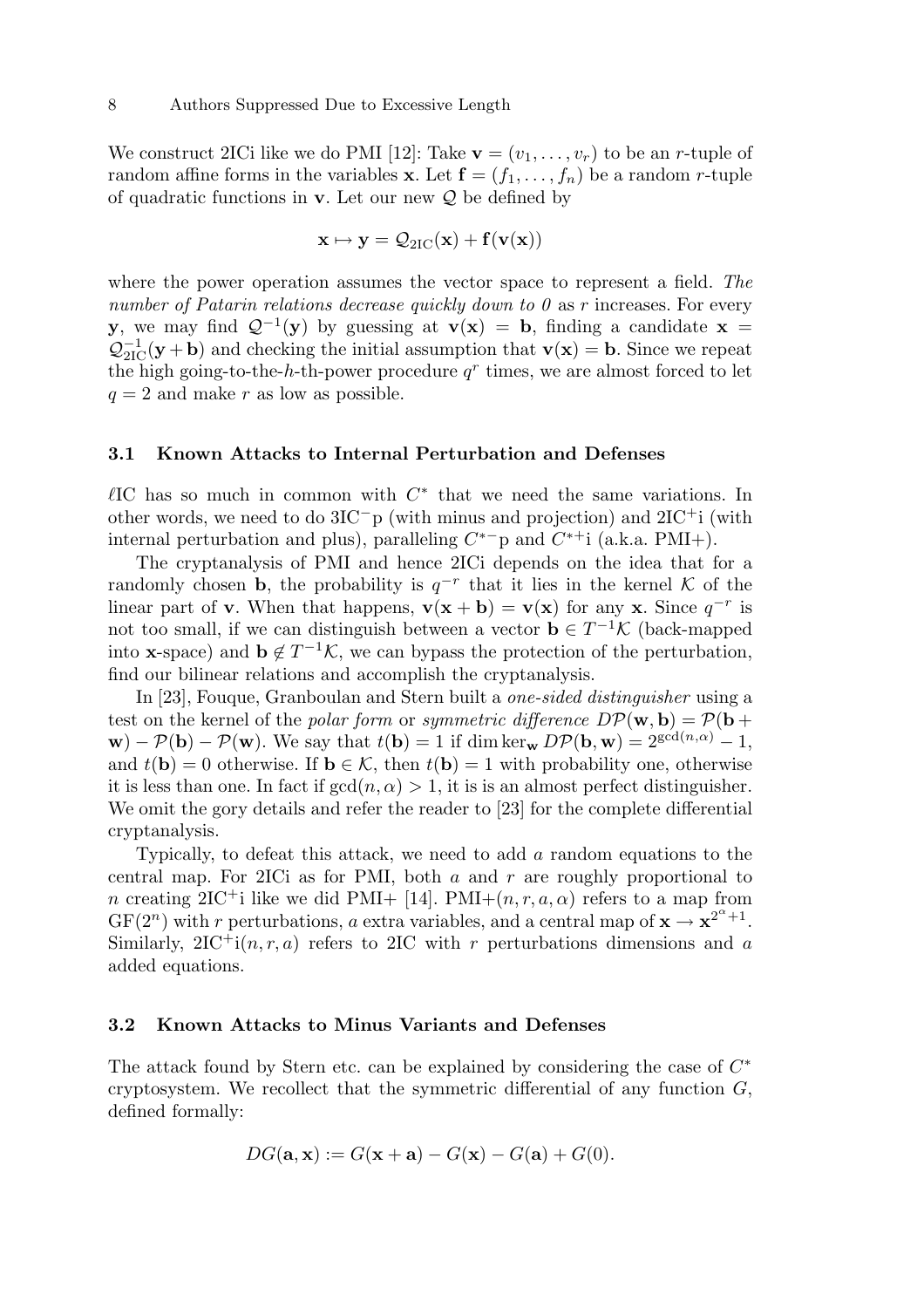is bilinear and symmetric in its variables **a** and **x**. Let  $\zeta$  be an element in the big field L. Then we have

$$
D\mathcal{Q}(\zeta \cdot a, x) + D\mathcal{Q}(a, \zeta \cdot x) = (\zeta^{q^{\alpha}} + \zeta)D\mathcal{Q}(a, x).
$$

Clearly the public key of  $C^*$  inherits some of that symmetry. Now not every skew-symmetric action by a matrix  $M_{\zeta}$  that corresponds to an L-multiplication that result in  $M_{\zeta}^T H_i + H_i M_{\zeta}$  being in the span of the public-key differential matrices, because  $S := \text{span}\{H_i : i = 1 \cdots n - r\}$  as compared to  $\text{span}\{H_i : i = 1 \cdots n - r\}$  $i = 1 \cdots n$  is missing r of the basis matrices. However, as the authors of [20] argued heuristically and backed up with empirical evidence, if we just pick the first three  $M_{\zeta}^{T}H_{i} + H_{i}M_{\zeta}$  matrices, or any three random linear combinations of the form  $\sum_{i=1}^{n-r} b_i(M_\zeta^T H_i + H_i M_\zeta)$  and demand that they fall in S, then

- 1. there is a good chance to find a nontrivial  $M_{\zeta}$  satisfying that requirement;
- 2. this matrix really correspond to a multiplication by  $\zeta$  in  $\mathbb{L}$ ;
- 3. applying the skew-symmetric action of this  $M_{\zeta}$  to the public-key matrices leads to other matrices in span $\{H_i : i = 1 \cdots n\}$  that is not in S.

Why *three?* There are  $n(n-1)/2$  degrees of freedom in the  $H_i$ , so to form a span of  $n-r$  matrices takes  $n(n-3)/2+r$  linear relations among its components  $(n - r$  and not *n* because if we are attacking  $C^{*-}$ , we are missing *r* components of the public key). There are  $n^2$  degrees of freedom in an  $n \times n$  matrix U. So, if we take a random public key, it is always possible to find a  $U$  such that

$$
U^T H_1 + H_1 U, U^T H_2 + H_2 U \in S = \text{span}\{H_i : i = 1 \cdots n - r\},\
$$

provided that  $3n > 2r$ . However, if we ask that

$$
U^T H_1 + H_1 U, U^T H_2 + H_2 U, U^T H_3 + H_3 U \in S,
$$

there are many more conditions than degrees of freedom, hence it is unlikely to find a nontrivial solution for truly random  $H_i$ . Conversely, for a set of public keys from  $C^*$ , tests [20] shows that it almost surely eventually recovers the missing r equations and break the scheme.

Similarly, [24] and the related [29] shows a similar attack (with a more complex backend) almost surely breaks  $3IC^-$  and any other  $\ell IC^-$ . For the  $\ell$ IC case, the point is the differential expose the symmetry for a linear map  $(X_1, X_2, X_3) \mapsto (\xi_1X_1, \xi_2X_2, \xi_3X_3)$ . Exactly the same symmetric property is found enabling the same kind of attacks.

It was pointed out [16] that Internal Perturbation is almost exactly equal to both Vinegar variables and Projection, or fixing the input to an affine subspace. Let s be one, two or more. We basically set s variables of the public key to be zero to create the new public key. However, in the case of signature schemes, each projected dimension will slow down the signing process by a factor of  $q$ . differential attack looks for an invariant or a symmetry. Restricting to a subspace of the original w-space breaks a symmetry. Something like the Minus variant destroys an invariant. Hence the use of projection by itself prevents some attacks.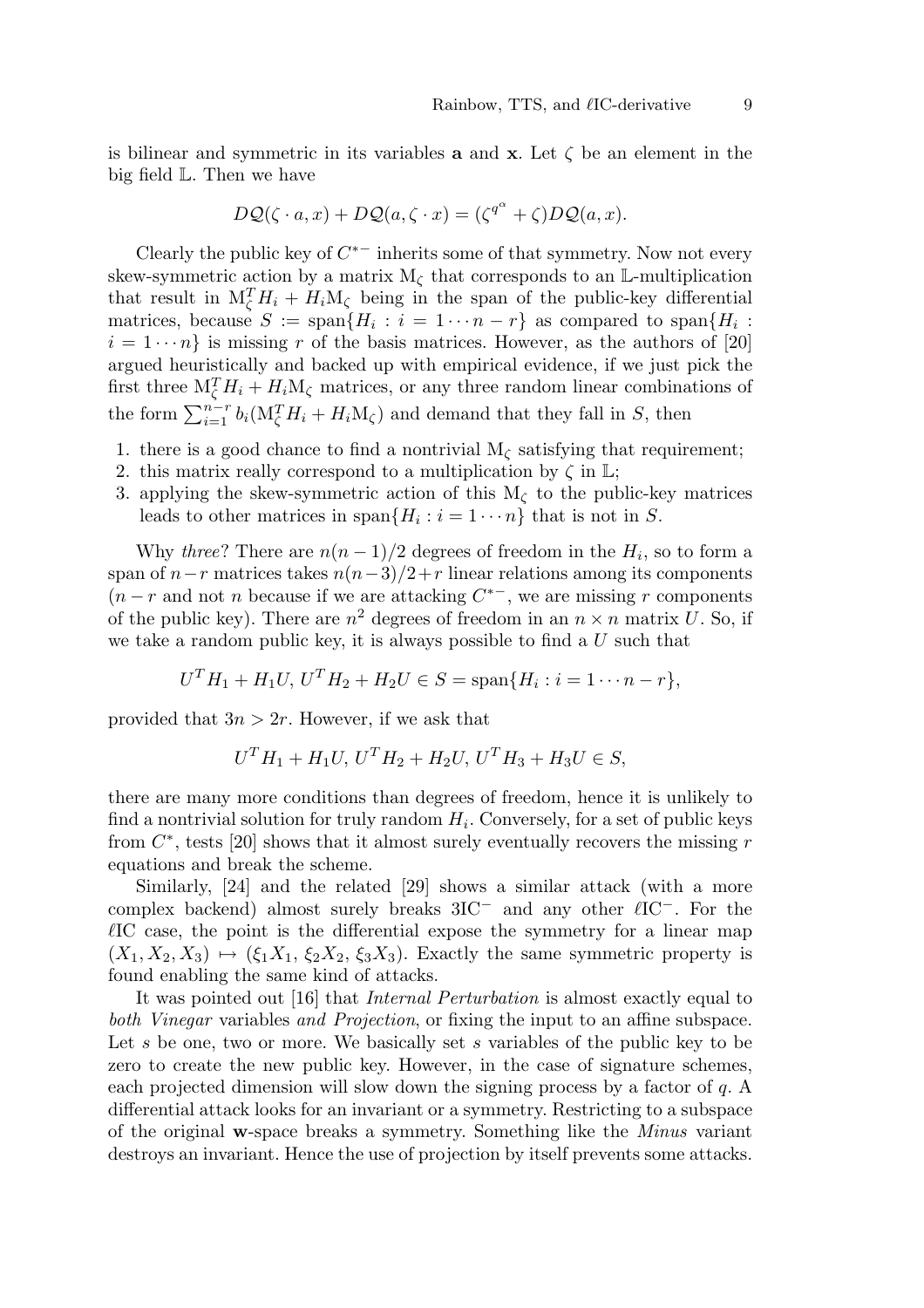#### 10 Authors Suppressed Due to Excessive Length

In [13], it was checked experimentally, for various  $C^*$  parameters n and  $\theta$ , the effect of restricting the internal function to a randomly chosen subspace H of various dimensions s. This is a projected  $C^{*-}$  instance of parameters  $(q, n, r, s)$ . We repeated this check for 3IC<sup>−</sup> and discover that again the attacks from [24,29] are prevented. We call this setup  $3IC^-p(q, k, s)$ .

#### 3.3 Choosing Instances

For signature schemes, we choose  $C^{*-}p(2^4, 74, 22, 1)$ , which uses 208-bit hashes and is related to the original FLASH by the fact that it uses half as wide variables and project one. We also choose  $3IC^-p(2^4, 32, 1)$ , which acts on 256-bit hashes.

To invert the public map of projected minus signature schemes:

- 1. Put in random numbers to the "minus" coordinates.
- 2. Invert the linear transformation  $T$  to get y.
- 3. Invert the central map  $C^*$  or 3IC to get **x**.
- 4. Invert the final linear transformation S to get w.
- 5. If the last component (nybble) of w is zero, return the rest, else go to step 1 and repeat.

For the encryptions schemes, we choose  $PMI+(136, 6, 18, 8)$  and  $2IC$  (128,6,16) and (256,12,32).

To invert the public map of internally perturbed plus encryption schemes:

- 1. Invert the linear transformation  $T$  to get y.
- 2. Guess the vector  $\mathbf{b} = \mathbf{v}(\mathbf{x})$ .
- 3. Invert the central map  $C^*$  or 3IC on  $y b$  to get x.
- 4. Verify  $\mathbf{b} = \mathbf{v}(\mathbf{x})$  and the extra a central equations; if they don't hold, then return to step 2 and repeat.
- 5. Invert the final linear S to get w.

# 4 Implementation Techniques

Most of the techniques here are not new, just implemented here. However, we do suggest that the bit-sliced Gaussian Elimination idea is new.

#### 4.1 Evaluation of Public Polynomials

We pretty much follow the suggestions of [4] for evaluation of the public polynomials. I.e., over  $GF(2^8)$  we use traditional methods, i.e., logarithmic and exponential tables (full 64kB multiplication is faster for long streaming work but has a much higher up-front time cost for one-time use). Over  $GF(2<sup>4</sup>)$  we use bitslicing and build lookup tables of all the cross-terms. Over GF(2) we evaluate only the non-zero polynomials.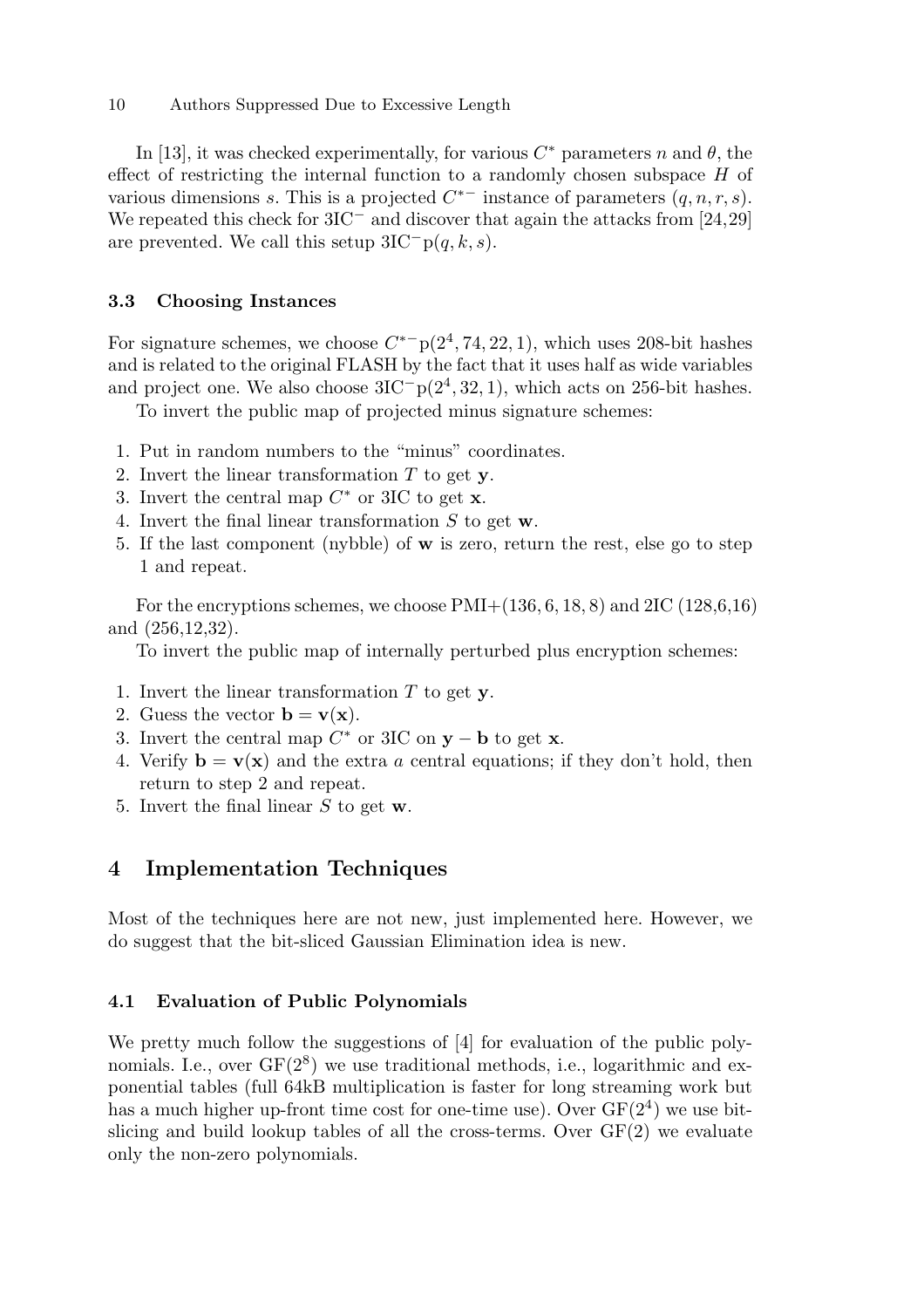#### 4.2 Operating on Tower Fields

During working with the inversion of the central map, we operate the big-field systems using as much of tower fields as we can. We note that firstly,  $GF(2) =$  $\{(0)_2,(1)_2\}$ , where  $(\cdot)_2$  means the binary representation. Then  $t^2 + t + (1)_2$  is irreducible over GF(2). We can implement  $GF(2^{2^i})$  recursively. With a proper choice of  $\alpha_i$ , we let  $GF(2^{2^i}) = GF(2^{2^{i-1}})[t_i]/(t_i^2 + t_i + \alpha_i)$ . One can also verify that  $\alpha_{i+1} := \alpha_i t_i$  will lead to a good series of extensions.

For  $a, b, c, d \in \text{GF}(2^{2^{i-1}})$ , we can do Karatsuba-style

$$
(at_i + b)(ct_i + d) = [(a + b)(c + d) + bd]t_i + [ac\alpha_i + bd]
$$

where the addition is the bitwise XOR and the multiplication of expressions of a, b, c, d and  $\alpha_i$  are done in  $GF(2^{2^{i-1}})$ . Division can be effected via  $(at_i + b)^{-1} =$  $(at_i + a + b)(ab + b^2 + a^2\alpha_i)^{-1}.$ 

While most of the instances we work with only looks at tower fields going up powers of two, a degree-three extension is similar with the extension being quotiented against  $t^3+t+1$  and similar polynomials, and a three-way Karatsuba is relatively easy. We can do a similar thing for raising to a power of five.

#### 4.3 Bit-sliced GF(16) Rainbow Implementations

It is noted in [4] that  $GF(4)$  and  $GF(16)$  can be bitsliced for good effect. Actually, any  $GF(2<sup>k</sup>)$  for small k can be bitsliced this way. In particular, it is possible to exploit the bitslicing to evaluate the private map.

- 1. Invert the linear transformation  $T$  to get  $y$  from  $z$ . We can use bitslicing here to multiply each  $z_i$  to one columne of the matrix  $M_T^{-1}$ .
- 2. Guess at the initial block of vinegar variables
- 3. Compute the first system to be solved.
- 4. Solve the first system via Gauss-Jordan elimination with bitslice.
- 5. Compute the second system to be solved.
- 6. Solve the second system via Gauss-Jordan elimination with bitslice. We have computed all of x.
- 7. Invert the linear transformation  $S$  to get w from  $x$ .

Note that during the bitslice solving, every equation can be stored as four bitvectors (here 32-bit or double words suffices), which stores every coefficient along with the constant term. In doing Gauss-Jordan elimination, we use a sequence of bit test choices to multiply the pivot equation so that the pivot coefficient becomes 1, and then use bit-slicing SIMD multiplication to add the correct multiple to every other equation. Bit-Sliced  $GF(16)$  is not used for TTS since the set-up takes too much time.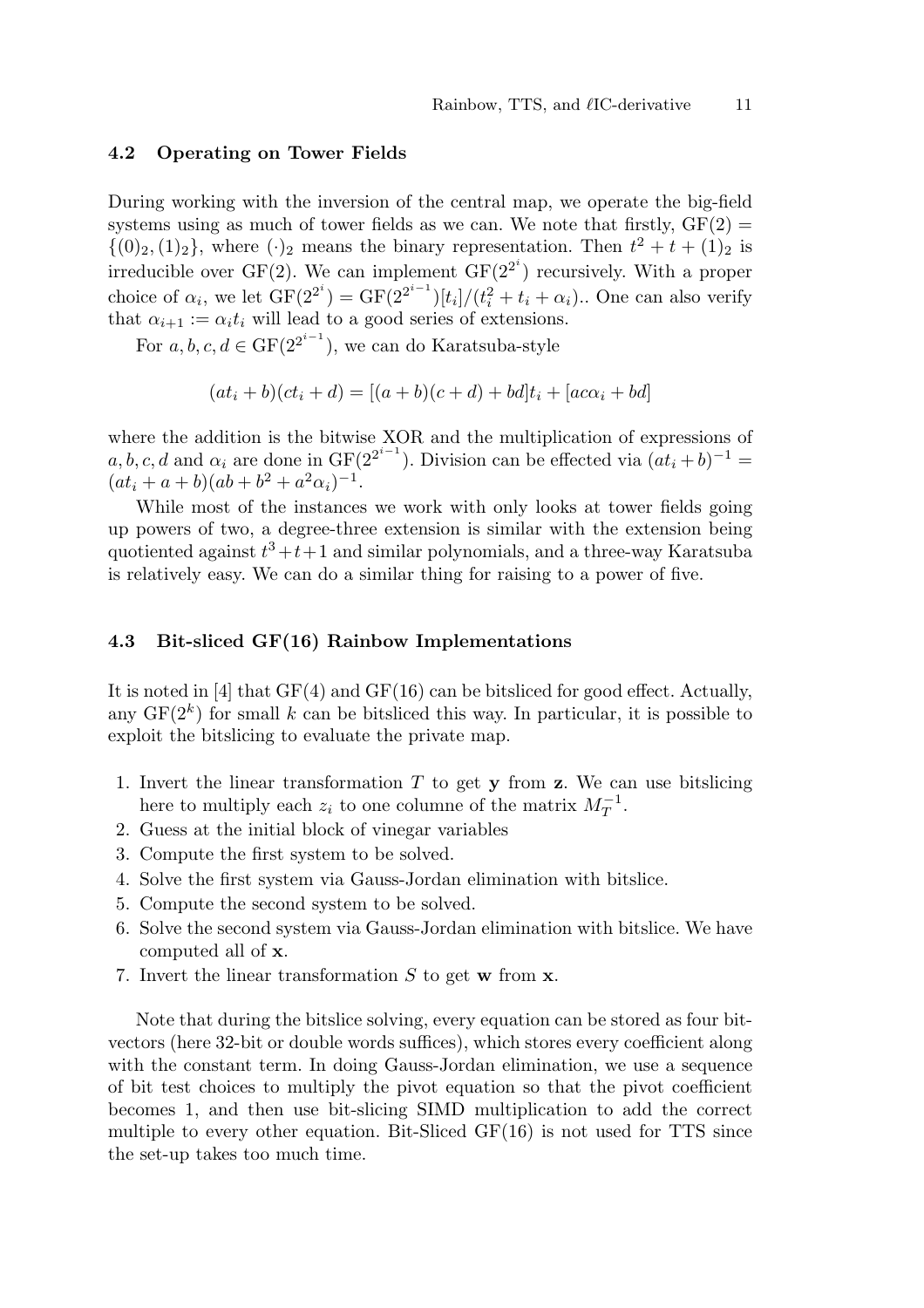12 Authors Suppressed Due to Excessive Length

#### 4.4 TTS implementations

There are a few things to note:

- 1. Due to the sparsity of the central maps, setting up the Gaussian elimination to run using bitslice takes too much time. Hence, for  $TTS$  in  $GF(16)$  we complete the entire computation of the private map expressing each  $GF(16)$ element as a nybble (4 bits or half a byte) and start the evaluation of the public map by converting the nybble vector packed two to a byte, to the bitslice form.
- 2. Again for GF(16), we maintain two 4kByte multiplication tables that allows us to lookup either abc or ab and ac at the same time.
- 3. We use the special form of key generation mentioned in [33, 34]. That is, following Imai and Matsumoto [28], we divide the coefficients involved in each public key polynomial into linear, square, and crossterm portions thus:

$$
z_k = \sum_i P_{ik} w_i + \sum_i Q_{ik} w_i^2 + \sum_{i < j} R_{ijk} w_i w_j = \sum_i w_i \left[ P_{ik} + Q_{ik} w_i + \sum_{i < j} R_{ijk} w_j \right].
$$

 $R_{ijk}$ , which comprise most of the public key, may be computed as in [34]:

$$
R_{ijk} = \sum_{\ell=n-m}^{n-1} \left[ (\mathbf{M}_T)_{k,(\ell-n+m)} \left( \sum_{p \ x_\alpha x_\beta \text{ in } y_\ell} p \ ((\mathbf{M}_S)_{\alpha i} (\mathbf{M}_S)_{\beta j} + (\mathbf{M}_S)_{\alpha j} (\mathbf{M}_S)_{\beta i}) \right) \right]
$$

The second sum is over all cross-terms p  $x_{\alpha}x_{\beta}$  in the central equation for  $y_{\ell}$ . For every pair  $i < j$ , we can compute at once  $R_{ijk}$  for every k in  $O(n^2)$ totalling  $O(n^4)$ . Similar computations for  $P_{ik}$  and  $Q_{ik}$  take even less time.

The instances that we chose are tested not to suffer the same kind of attacks that fell previous TTS schemes, but we still don't have any conclusive evidence one way or the other of how likely this type of system can stand in the long run.

## Acknowledgements

The authors thank Prof. Jintai Ding and Pei-Yuan Wu for invaluable comments and discussions, and also to National Science Council for sponsorship under Grant 96-2221-E-001-031-MY3.

## References

1. M.-L. Akkar, N. T. Courtois, R. Duteuil, and L. Goubin. A fast and secure implementation of SFLASH. In *Public Key Cryptography*  $-$  *PKC 2003*, volume 2567 of Lecture Notes in Computer Science, pages 267–278. Y. Desmedt, ed., Springer, 2002.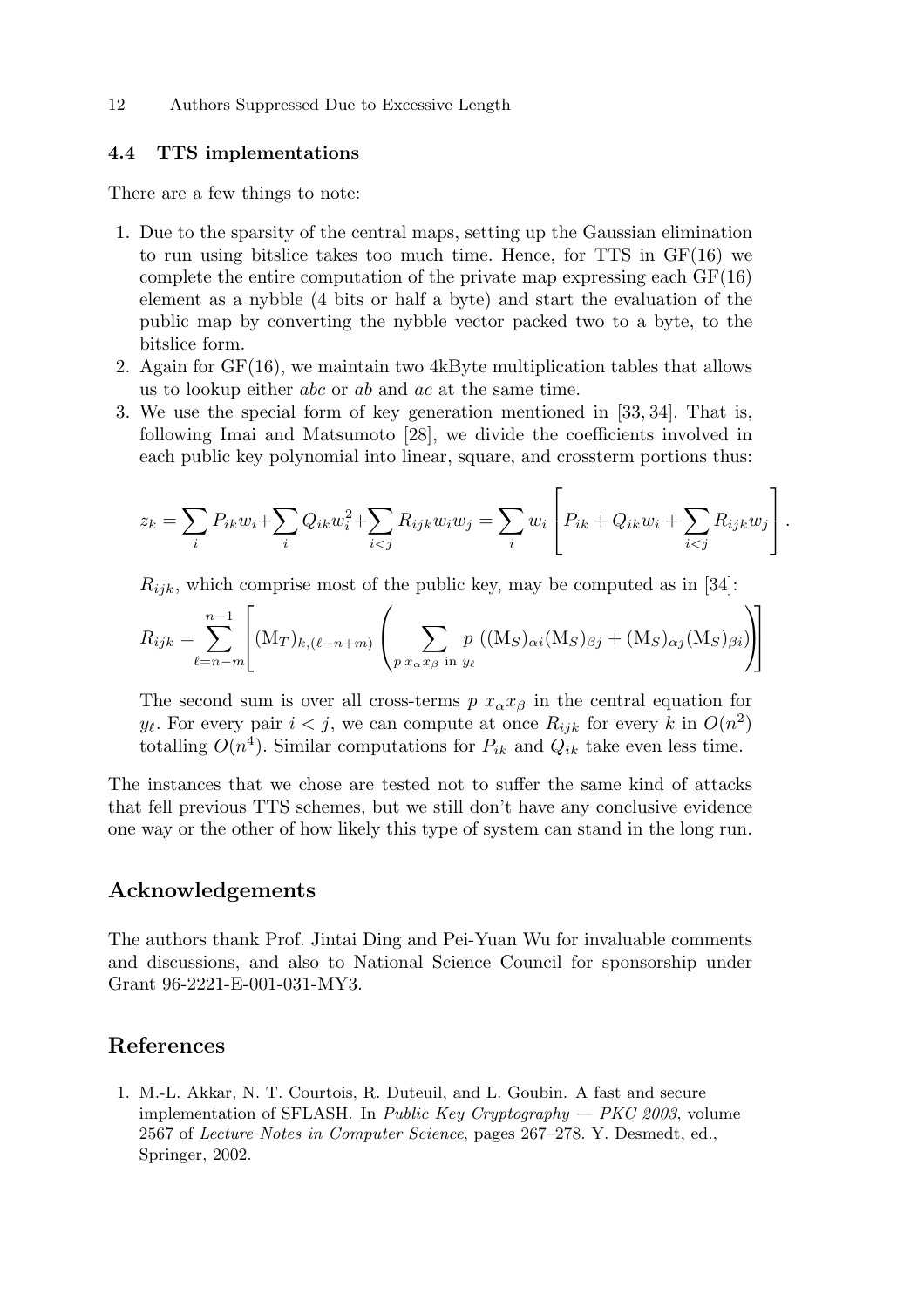- 2. M. Bardet, J.-C. Faugère, and B. Salvy. On the complexity of Gröbner basis computation of semi-regular overdetermined algebraic equations. In Proceedings of the International Conference on Polynomial System Solving, pages 71–74, 2004. Previously INRIA report RR-5049.
- 3. M. Bardet, J.-C. Faugère, B. Salvy, and B.-Y. Yang. Asymptotic expansion of the degree of regularity for semi-regular systems of equations. In P. Gianni, editor, MEGA 2005 Sardinia (Italy), 2005.
- 4. C. Berbain, O. Billet, and H. Gilbert. Efficient implementations of multivariate quadratic systems. In E. Biham and A. M. Youssef, editors, Selected Areas in Cryptography, volume 4356 of Lecture Notes in Computer Science, pages 174–187. Springer, 2007.
- 5. D. J. Bernstein, P. Birkner, M. Joye, T. Lange, and C. Peters. Twisted edwards curves. In S. Vaudenay, editor, AFRICACRYPT, volume 5023 of Lecture Notes in Computer Science, pages 389–405. Springer, 2008.
- 6. D. J. Bernstein and T. Lange. Faster addition and doubling on elliptic curves. In K. Kurosawa, editor, ASIACRYPT, volume 4833 of Lecture Notes in Computer Science, pages 29–50. Springer, 2007.
- 7. D. J. Bernstein and T. Lange. Inverted edwards coordinates. In S. Boztas and H. feng Lu, editors, AAECC, volume 4851 of Lecture Notes in Computer Science, pages 20–27. Springer, 2007.
- 8. O. Billet and H. Gilbert. Cryptanalysis of rainbow. In Security and Cryptography for Networks, volume 4116 of LNCS, pages 336–347. Springer, September 2006.
- 9. D. Coppersmith, J. Stern, and S. Vaudenay. The security of the birational permutation signature schemes. Journal of Cryptology, 10:207–221, 1997.
- 10. N. Courtois, L. Goubin, and J. Patarin. SFLASH: Primitive specification (second revised version), 2002. https://www.cosic.esat.kuleuven.be/nessie, Submissions, Sflash, 11 pages.
- 11. N. T. Courtois, A. Klimov, J. Patarin, and A. Shamir. Efficient algorithms for solving overdefined systems of multivariate polynomial equations. In Advances in Cryptology — EUROCRYPT 2000, volume 1807 of Lecture Notes in Computer Science, pages 392–407. Bart Preneel, ed., Springer, 2000. Extended Version: http://www.minrank.org/xlfull.pdf.
- 12. J. Ding. A new variant of the Matsumoto-Imai cryptosystem through perturbation. In Public Key Cryptography — PKC 2004, volume 2947 of Lecture Notes in Computer Science, pages 305–318. Feng Bao, Robert H. Deng, and Jianying Zhou (editors), Springer, 2004.
- 13. J. Ding, V. Dubois, B.-Y. Yang, C.-H. O. Chen, and C.-M. Cheng. Could SFLASH be repaired? In L. Aceto, I. Damgard, L. A. Goldberg, M. M. Halldórsson, A. Ingólfsdóttir, and I. Walukiewicz, editors,  $ICALP$  (2), volume 5126 of Lecture Notes in Computer Science, pages 691–701. Springer, 2008. E-Print 2007/366.
- 14. J. Ding and J. Gower. Inoculating multivariate schemes against differential attacks. In PKC, volume 3958 of LNCS. Springer, April 2006. Also available at http://eprint.iacr.org/2005/255.
- 15. J. Ding, J. Gower, and D. Schmidt. Multivariate Public-Key Cryptosystems. Advances in Information Security. Springer, 2006. ISBN 0-387-32229-9.
- 16. J. Ding and D. Schmidt. Cryptanalysis of HFEv and internal perturbation of HFE. In Public Key Cryptography  $-$  PKC 2005, volume 3386 of Lecture Notes in Computer Science, pages 288–301. Serge Vaudenay, ed., Springer, 2005.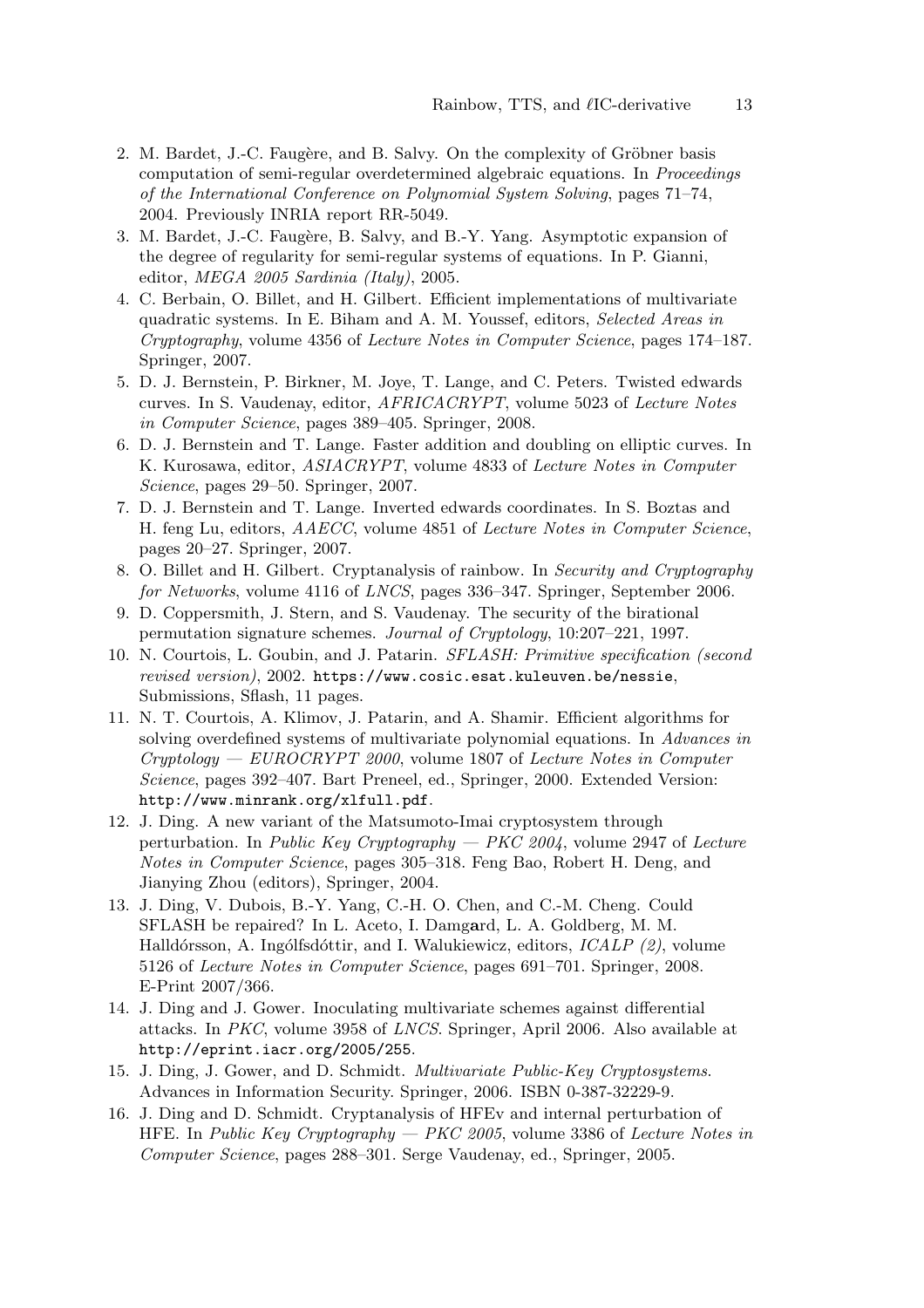- 14 Authors Suppressed Due to Excessive Length
- 17. J. Ding and D. Schmidt. Rainbow, a new multivariable polynomial signature scheme. In Conference on Applied Cryptography and Network Security  $-$  ACNS 2005, volume 3531 of Lecture Notes in Computer Science, pages 164–175. Springer, 2005.
- 18. J. Ding, C. Wolf, and B.-Y. Yang.  $\ell$ -invertible cycles for multivariate quadratic public key cryptography. In PKC, volume 4450 of LNCS, pages 266–281. Springer, April 2007.
- 19. J. Ding, B.-Y. Yang, C.-H. O. Chen, M.-S. Chen, and C.-M. Cheng. New differential-algebraic attacks and reparametrization of rainbow. In Applied Cryptography and Network Security, volume 5037 of Lecture Notes in Computer Science, pages 242–257. Springer, 2008. cf. http://eprint.iacr.org/2008/108.
- 20. V. Dubois, P.-A. Fouque, A. Shamir, and J. Stern. Practical cryptanalysis of SFLASH. In Advances in Cryptology — CRYPTO 2007, volume 4622 of Lecture Notes in Computer Science, pages 1–12. Alfred Menezes, ed., Springer, 2007.
- 21. J.-C. Faugère. A new efficient algorithm for computing Gröbner bases  $(F_4)$ . Journal of Pure and Applied Algebra, 139:61–88, June 1999.
- $22.$  J.-C. Faugère. A new efficient algorithm for computing Gröbner bases without reduction to zero  $(F_5)$ . In International Symposium on Symbolic and Algebraic  $Computation - ISSAC 2002$ , pages 75–83. ACM Press, July 2002.
- 23. P.-A. Fouque, L. Granboulan, and J. Stern. Differential cryptanalysis for multivariate schemes. In Advances in Cryptology —  $EUROCRYPT 2005$ , Lecture Notes in Computer Science. Ronald Cramer, ed., Springer, 2005. 341–353.
- 24. P.-A. Fouque, G. Macario-Rat, L. Perret, and J. Stern. Total break of the  $\ell$ ICsignature scheme. In Public Key Cryptography, pages 1–17, 2008.
- 25. L. Goubin and N. T. Courtois. Cryptanalysis of the TTM cryptosystem. In Advances in Cryptology  $-$  ASIACRYPT 2000, volume 1976 of Lecture Notes in Computer Science, pages 44–57. Tatsuaki Okamoto, ed., Springer, 2000.
- 26. A. Kipnis, J. Patarin, and L. Goubin. Unbalanced Oil and Vinegar signature schemes. In Advances in Cryptology —  $EUROCRYPT 1999$ , volume 1592 of Lecture Notes in Computer Science, pages 206–222. Jacques Stern, ed., Springer, 1999.
- 27. A. Kipnis and A. Shamir. Cryptanalysis of the oil and vinegar signature scheme. In Advances in Cryptology — CRYPTO 1998, volume 1462 of Lecture Notes in Computer Science, pages 257–266. Hugo Krawczyk, ed., Springer, 1998.
- 28. T. Matsumoto and H. Imai. Public quadratic polynomial-tuples for efficient signature verification and message-encryption. In Advances in Cryptology  $-$ EUROCRYPT 1988, volume 330 of Lecture Notes in Computer Science, pages 419–545. Christoph G. Günther, ed., Springer, 1988.
- 29. N. Ogura and S. Uchiyama. Remarks on the attack of fouque et al. against the  $\ell$ ic scheme. Cryptology ePrint Archive, Report 2008/208, 2008. http://eprint.iacr.org/.
- 30. C. Wolf, A. Braeken, and B. Preneel. Efficient cryptanalysis of RSE(2)PKC and  $RSSE(2)PKC.$  In *Conference on Security in Communication Networks*  $-$ SCN 2004, volume 3352 of Lecture Notes in Computer Science, pages 294–309. Springer, Sept. 8–10 2004. Extended version: http://eprint.iacr.org/2004/237.
- 31. C. Wolf and B. Preneel. Taxonomy of public key schemes based on the problem of multivariate quadratic equations. Cryptology ePrint Archive, Report  $2005/077$ ,  $12<sup>th</sup>$  of May 2005. http://eprint.iacr.org/2005/077/, 64 pages.